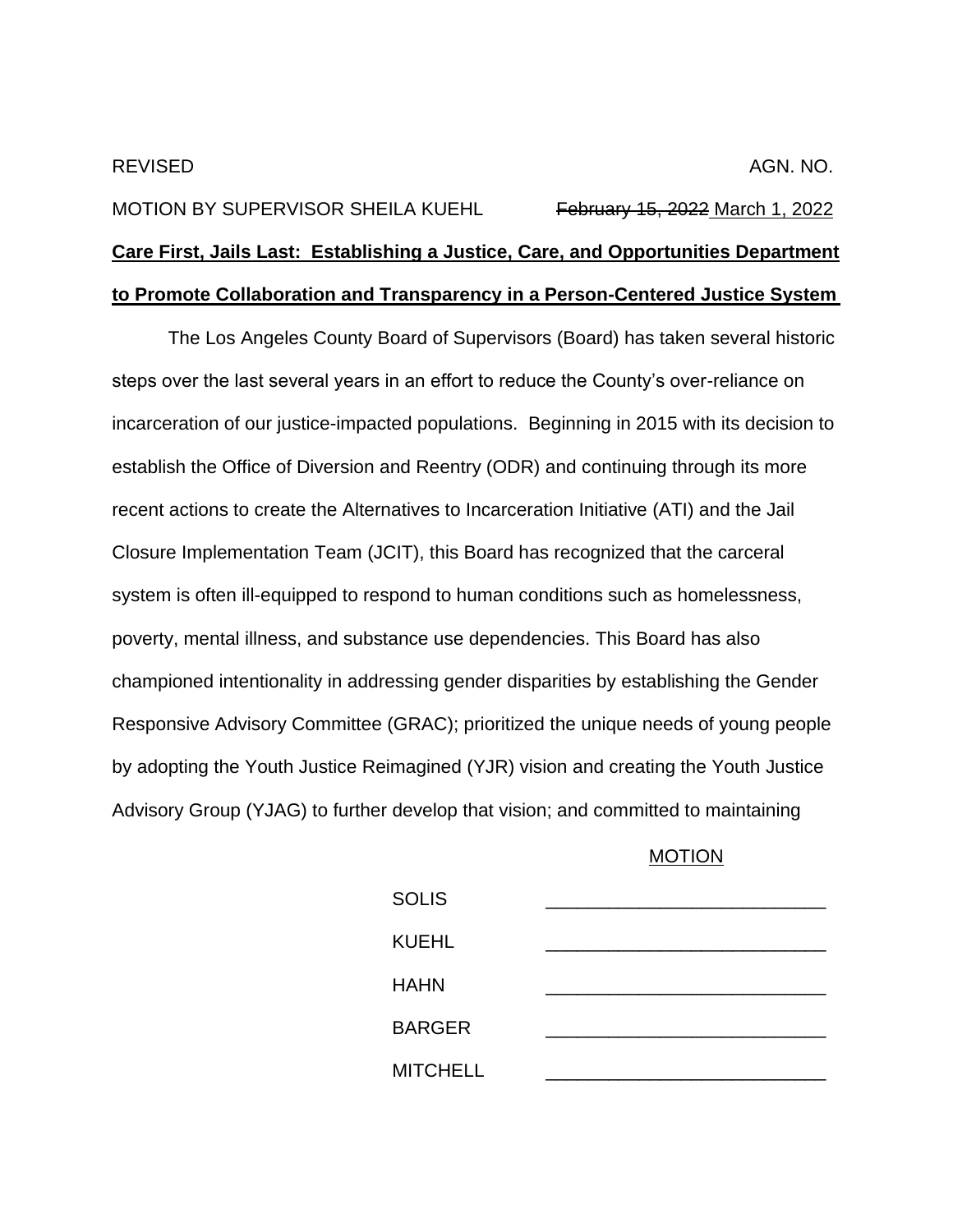reduced jail populations for young people and adults through various actions, including establishing the Jail Population Review Council (JPRC). Finally, in order to reimagine the County's response to individuals experiencing mental health crisis, the Board is moving forward with an alternative crisis response system that will utilize the expertise of those who have the experience and training to handle such incidents.

Each of these initiatives, advisory bodies, and implementation teams was born from this Board's steadfast commitment to a Care First, Jails Last vision and its desire to embed justice reform priorities and care first strategies across the County's infrastructure. In response, multiple County Departments rose to the challenge and successfully implemented programs to further the Board's care first priorities. ODR has experienced success with its housing programs for individuals with unmet mental health needs and with diversion and reentry programs such as RICMS LEAD, and SECTOR. ATI, in its very first year, launched pre-filing and rapid diversion programs and has jump-started pretrial reform efforts in the County. And, this year, the Youth Diversion and Development (YDD) arm of ODR is launching its second cohort, taking one more step towards realizing the first step of YJR—Countywide youth diversion. Likewise, the Board's various advisory bodies have given community advocates and stakeholders a real seat at the table and they, in turn, have engaged through multiple avenues and delivered thoughtful reports and recommendations to the Board. The work to redefine public safety to reflect the intersection between justice and health has been truly ground-breaking.

Unfortunately, as this hard work has progressed, it has become clear that standing up programs and housing advisory bodies through multiple departments has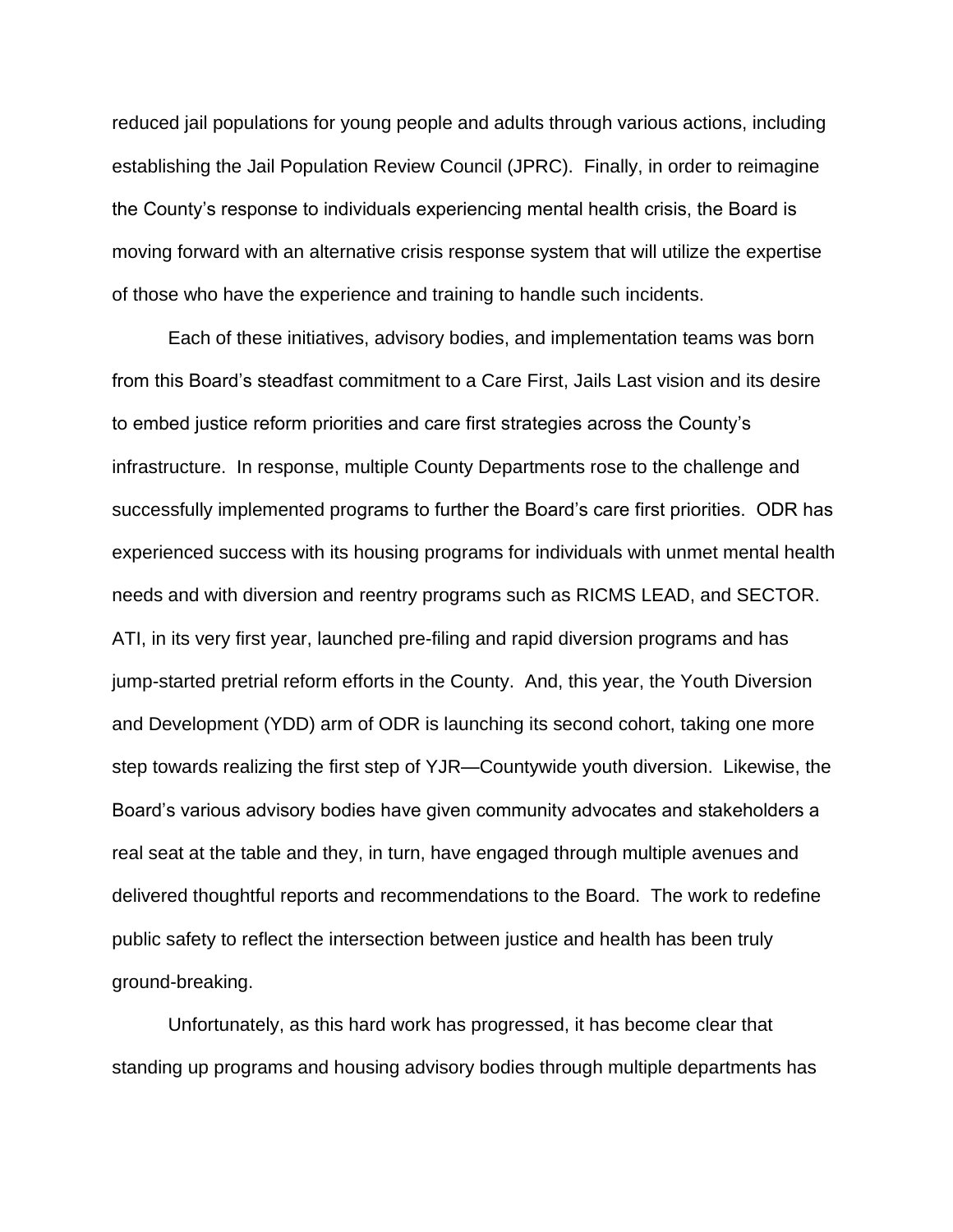not integrated service delivery to the extent needed to achieve true justice reform. The system that is meant to serve the most vulnerable becomes too cumbersome to deliver the integrated, holistic services that our county residents need. Ultimately, we end up with a department-driven and overly bureaucratic approach to service delivery instead of a person-centric approach. With each department having its own infrastructure, contracting mechanisms, financing models, and staffing plans, service providers are forced to bear the burden of navigating administrative hurdles and to invest time and energy that should be dedicated to their clients. Without a unified service delivery model (in practice, not on paper), the County repeatedly designs, develops, and implements strategies and programs that impact the periphery but rarely reach the center of service-delivery challenges. Then, before the impact of these strategies and programs is evaluated, and out of a desire to show "progress", we repeat this pattern, and often offer process as a proxy for progress. Furthermore, by spreading so many programs and services that serve the same population across multiple county departments, the County makes it difficult to determine exactly how our resources are being deployed to serve our communities.

Our decentralized administration of services and programs for those who are justice impacted and/or vulnerable to justice system involvement has resulted in a fractured and siloed bureaucracy, and worse, a disjointed and gap-filled continuum of care for this population. For the County to achieve its Care First vision, we must ensure that our residents who are at risk of or already justice-impacted, receive the holistic mental health, substance use treatment, reentry, and pretrial services they need. Unfortunately, there are several obstacles that the County currently faces in delivering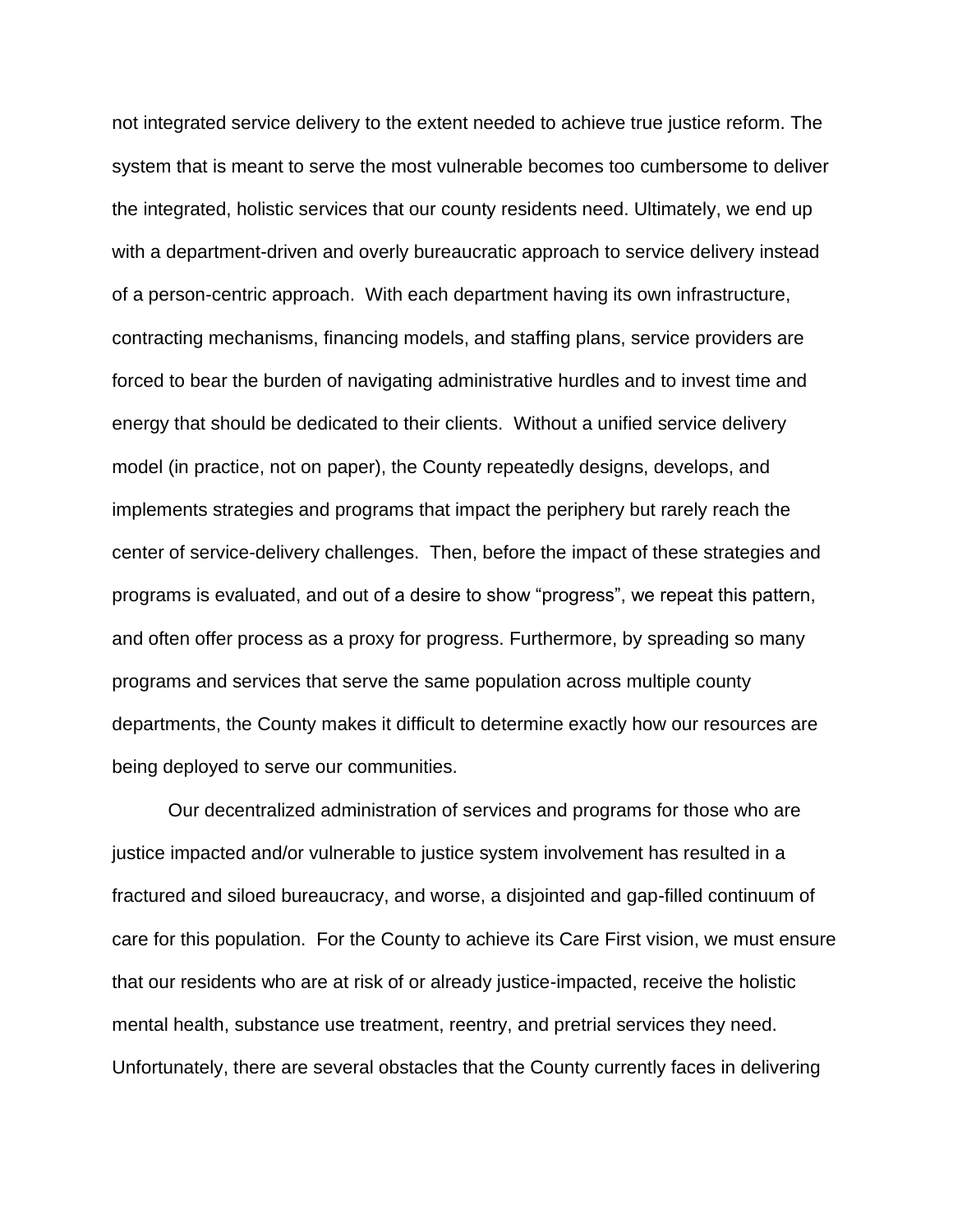these services. With a Medi-Cal system that currently splits the administration of mental health treatment from substance use treatment, service providers are often unable to deliver the integrated care that their clients need. And decades of Federal and state underinvestment in community-based mental health and substance use treatment services have resulted in a universe of service provider capacity that is woefully inadequate to meet today's demand. To overcome these obstacles, we must ensure that the County has the expertise and ability to identify gaps in our service delivery systems and then work with the relevant departments to fill those gaps and create a robust continuum of care.

If the County truly intends to fulfill the Care First, Jails Last mission (a process that will take years and must be constructed with sustainability in mind), it is imperative that this Board take steps to break-down these long-standing silos. This Board should establish an umbrella entity that braids together Care First, Jails Last service delivery and advisory bodies into a cohesive team that is supported by a common mission and an administrative support structure that facilitates person and equity-centric service delivery. Establishing a Justice, Care, and Opportunities Department (JCOD) that works together with a Justice Advisory Board (comprised of members from existing advisory bodies) is a logical next step that will address deficiencies in the existing County infrastructure.

Centralizing currently scattered efforts in the JCOD will make serving vulnerable justice-impacted populations the singular focus of one department, instead of being a "slice" of the work done by multiple departments. The JCOD will be uniquely positioned to work between the justice system (including the District Attorney, Public Defender, and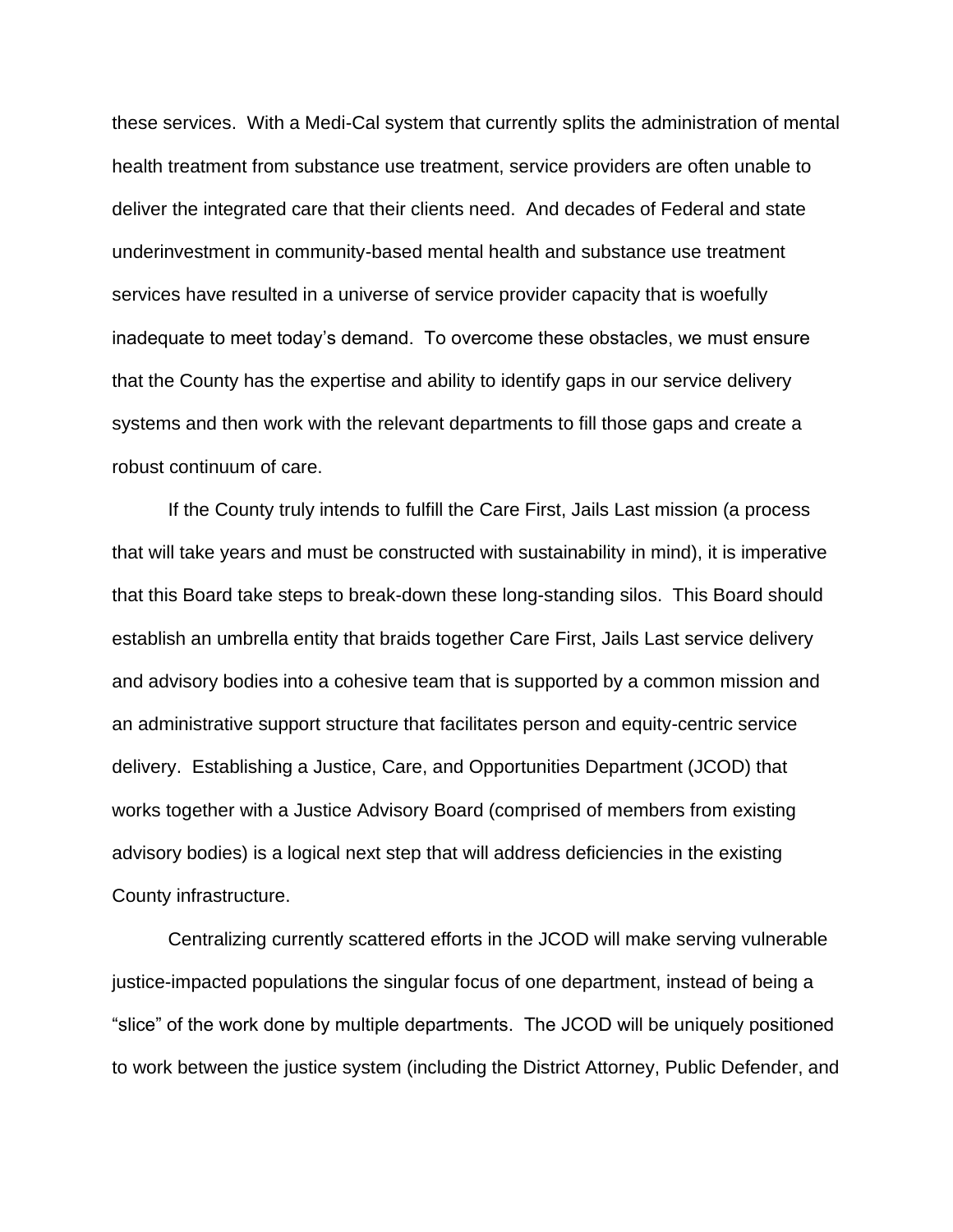Alternate Public Defender) and other intersecting systems, such as behavioral health, supportive housing, social services, and workforce development to provide better support for overlapping populations. The JCOD will move us towards a cohesive service delivery model that will finally realize several critical goals, including:

- Addressing ODR's structural deficit and scaling up its programs by establishing a cohesive, justice focused budget that maximizes leveraged funding streams.
- Advancing pretrial reform efforts including the recommendation from multiple stakeholders to establish an independent pretrial services agency (including the ATI Work Group, the GRAC, and the Humphrey Motion Implementation Work Group).
- Streamlining and expanding the community-based system of care, including an array of treatment beds for justice-impacted individuals with mental health and/or substance use dependencies and addressing the need to expand non-health services such as employment, education, childcare and family support, transportation, and non-clinical housing needs.
- Giving YJR a "home" from which to build and grow a new youth development service delivery model for the County's young people while we seek the legislative changes needed to fully transition all youth justice functions away from the Probation Department to a robust Department of Youth Development.

Likewise, centralizing the efforts of various Board-created advisory bodies will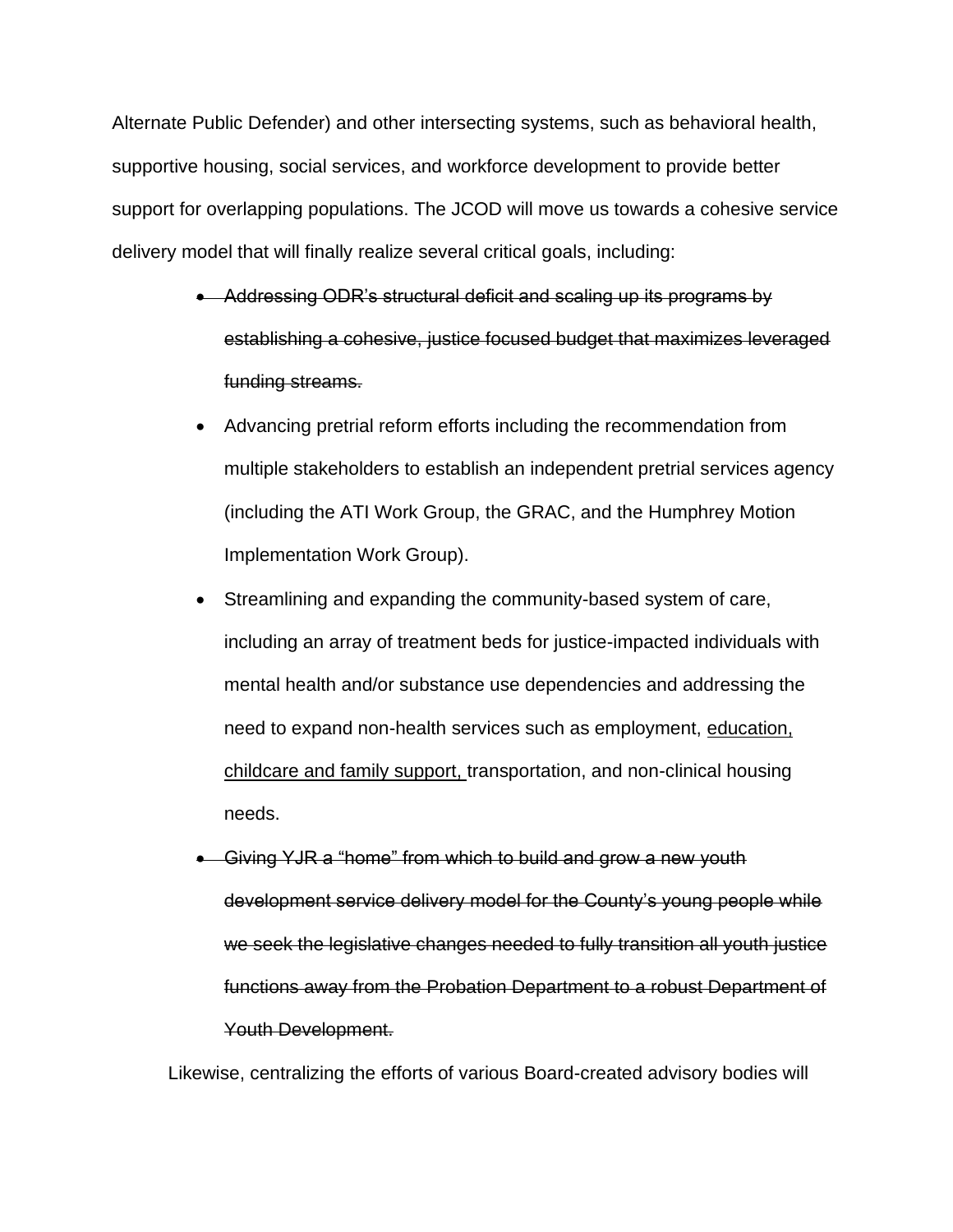ensure that recommendations are reconciled and prioritized for implementation. The current approach places incredible pressure on community-based organizations, advocates, and other community stakeholders who are expected to engage in multiple spaces and attend an endless number of meetings only to deliver reports that often overlap and do not achieve true reform because implementation responsibilities are spread too widely across the County's bureaucracy, making it hard to measure the impact. Creating a Justice Advisory Board will provide a space to ensure that community and stakeholder efforts lead to collective and unified results with a single point for implementation and accountability.

 Justice reform efforts in the County are at a critical juncture. The County has sufficient studies and recommendations. What is needed now is to make decisions and move towards implementation. This Board recently made a strong decision to close Men's Central Jail without a replacement and created the Jail Closure Implementation Team (JCIT) to make that a reality. But, as many community members and leaders have expressed, this feat cannot be accomplished in a vacuum—it must be supported by meaningful pretrial reform and large-scale expansion of community-based care. As we look to release vulnerable people from incarceration, we must be prepared to offer community resources that promote both wellness for individuals and safety for communities. ATI launched pre-trial diversion programs that need a permanent home. YDD and CEO, in partnership with the YJAG, have set ambitious timelines for making Youth Justice Reimagined a reality. The nationwide 988 alternative crisis response system is due to launch this year. At the same time, the CFCI is already hard at work with an eye toward its second year of spending recommendations. Each of these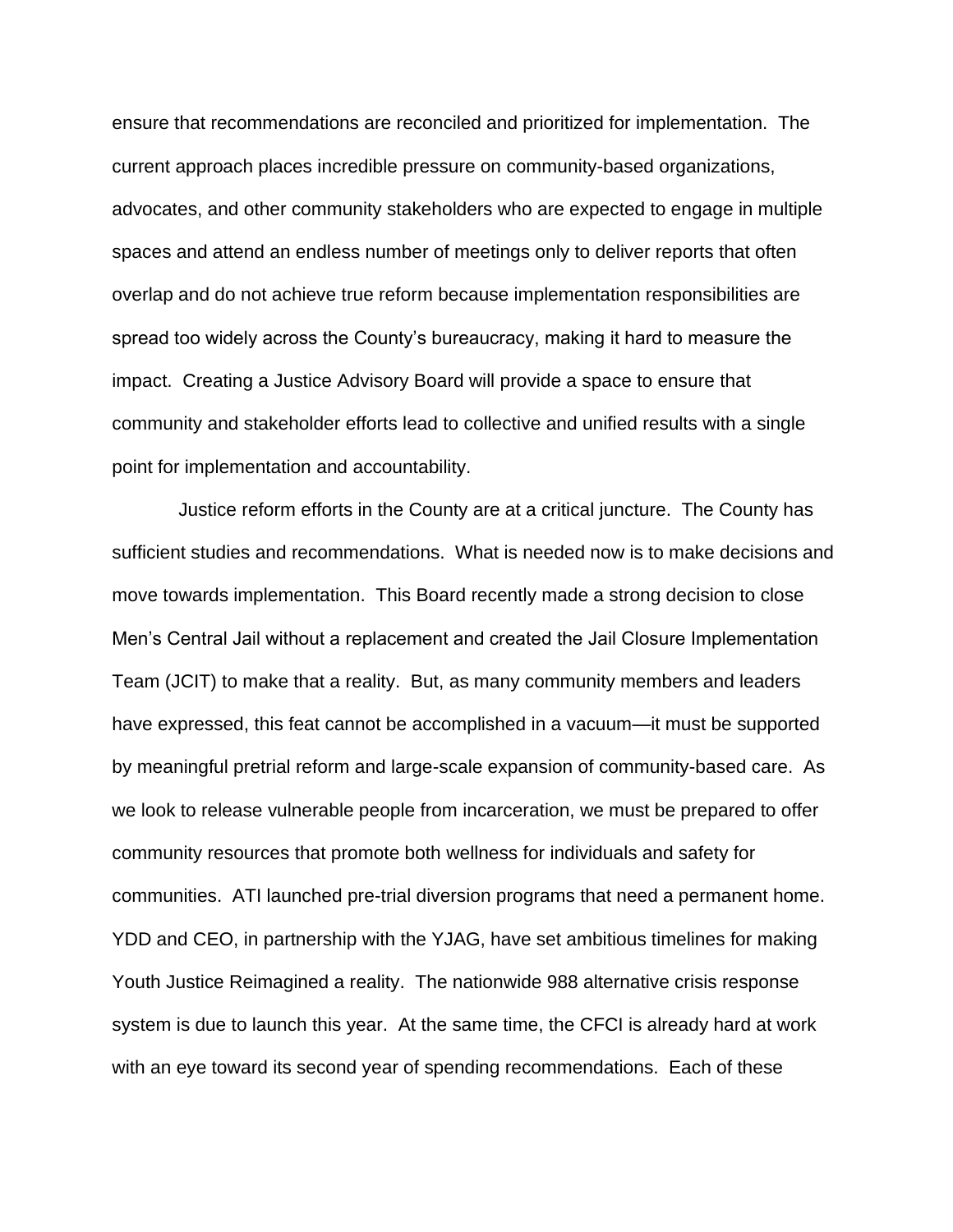efforts play an essential role in driving and supporting the transformation towards a Care First model.

This Board must do everything in its power to ensure the success of these and its other justice reform priorities by aligning the work of various county departments and advisory bodies into one cohesive team that has a clear mission, maximizes community engagement while respecting people's time and energy, leverages funding streams, and facilities a person-centric approach to implementing the Board's justice reform priorities.

## **I, THEREFORE, MOVE AS FOLLOWS:**

1. Direct the Chief Executive Officer (CEO), in consultation with the Public Defender, Alternate Public Defender, Department of Health Services, Department of Mental Health, Department of Public Health, the Probation Department, the Alliance for Health Integration, and all other relevant partners and stakeholders, to report back to the Board in 90 days with an organization and staffing plan, including concrete timelines, for the Justice, Care and Opportunities Department (JCOD) comprised, at least initially, of the following offices: Office of ATI and Strategic Planning (ATI); Office of Youth Development (OYD); Office of Alternative Crisis Response (OACR); Office of the Jail Closure Implementation Team (JCIT) and Office of Adult Programs (OAP).

- a. The plan shall set forth the respective scopes of the ATI, OYD, OACR, JCIT, and OAP which, at a minimum, should reflect the following:
	- i. The ATI will continue its work, as directed in previous actions of this Board, to vet, plan, coordinate, and oversee the implementation of ATI Recommendations, as well as monitoring the Initiative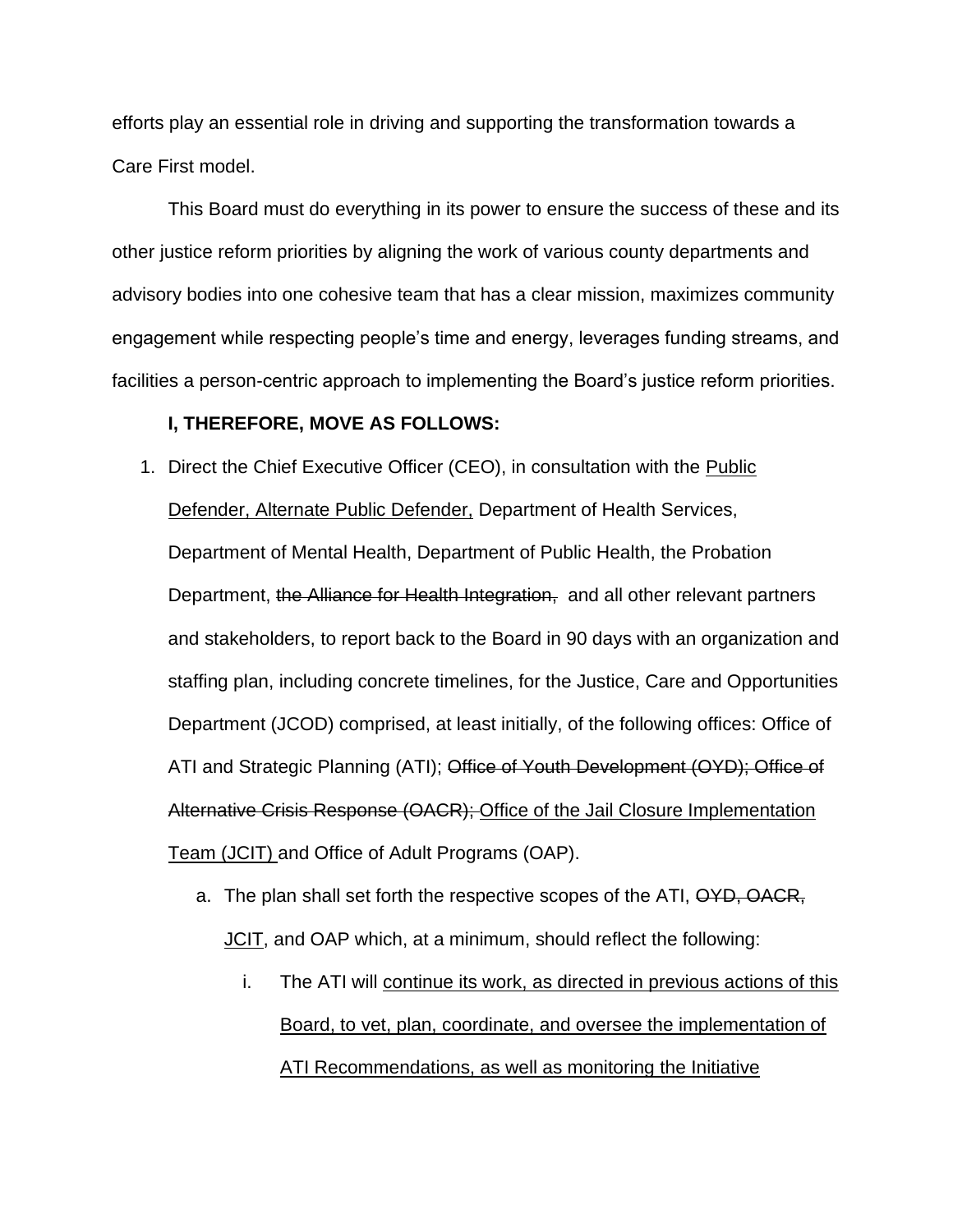outcomes. The ATI will centralize justice-related data and outcome analysis projects, coordinate the development and implementation of justice reform policies, lead justice program evaluations, and serve as an incubator for innovative justice related pilots, programs, and services. The ATI office will also house the recently created Jail Closure Implementation Team and work closely with the JCIT to build and maintain a Countywide mechanism for tracking bed availability for the justice-impacted population.

ii. The JCIT will continue its work, as directed in previous actions of this Board, to close Men's Central Jail without a replacement jail facility and will work with the ATI to build and maintain a Countywide mechanism for tracking bed availability for the justiceimpacted population. OYD will subsume the current YDD branch of ODR and centralize all prevention, diversion, and reentry services for young people. All youth-focused [other than Transition Age Youth (TAY)] prevention, diversion, and reentry functions currently performed by the Los Angeles County Probation Department will be transitioned to the OYD to the fullest extent allowed by applicable laws and regulations. Further, the OYD will be established and operated in accordance with the YJR Core Values previously adopted by this Board and will take on YDD's current role in further developing and implementing YJR as well as moving towards a fully realized Department of Youth Development pending legislative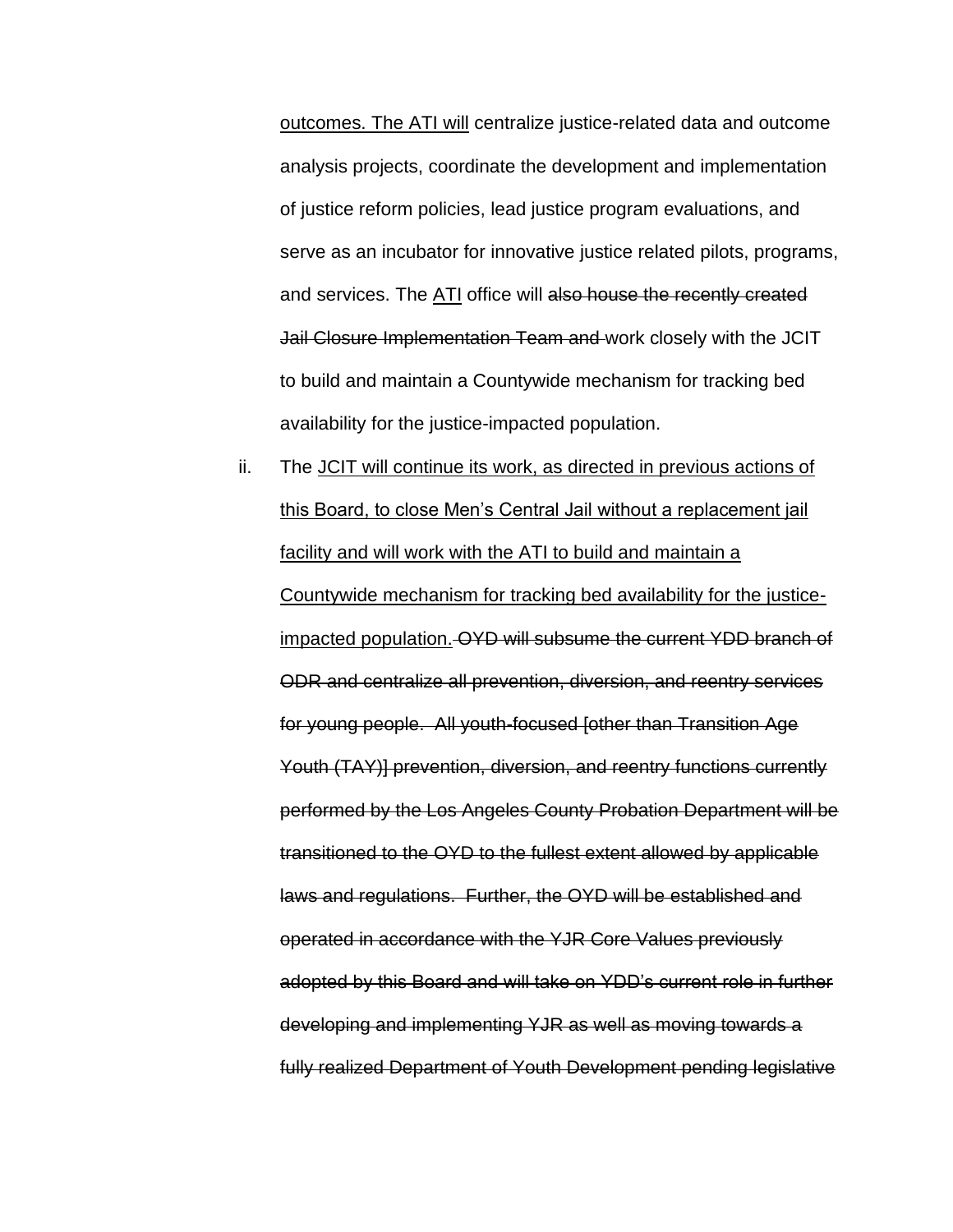change.

iii. The OACR will establish the County's 988-call center, implement civilian mobile crisis response teams and facility-based crisis services, and lead on all other efforts related to establishing an alternative crisis response system in the County.

- $iv.$  iii. The OAP will centralize all prevention, pretrial and reentry services for adults and will have a unit within it that specializes in providing such services to Transition Age Youth (TAY) and, will subsume only the Reentry Division of the current Office of Diversion and Reentry (ODR). All other divisions of ODR will remain intact as currently operated within the Department of Health Services. OAP will implement all pre-filing, and community-based diversion programs, other than ODR's LEAD community-based diversion program (which will stay in ODR). This includes OAP will implement all pilots currently held by the ATI, pretrial services and the pretrial functions currently performed by the Probation Department, following the model being developed by the ATI Pretrial Workgroup.
- b. The plan shall set forth a proposed organizational and staffing structure that, at a minimum, establishes the following:
	- i. The leadership and reporting structure for the JCOD and each Office within the JCOD.
	- ii. An initial complement of staff for the JCOD and each Office within it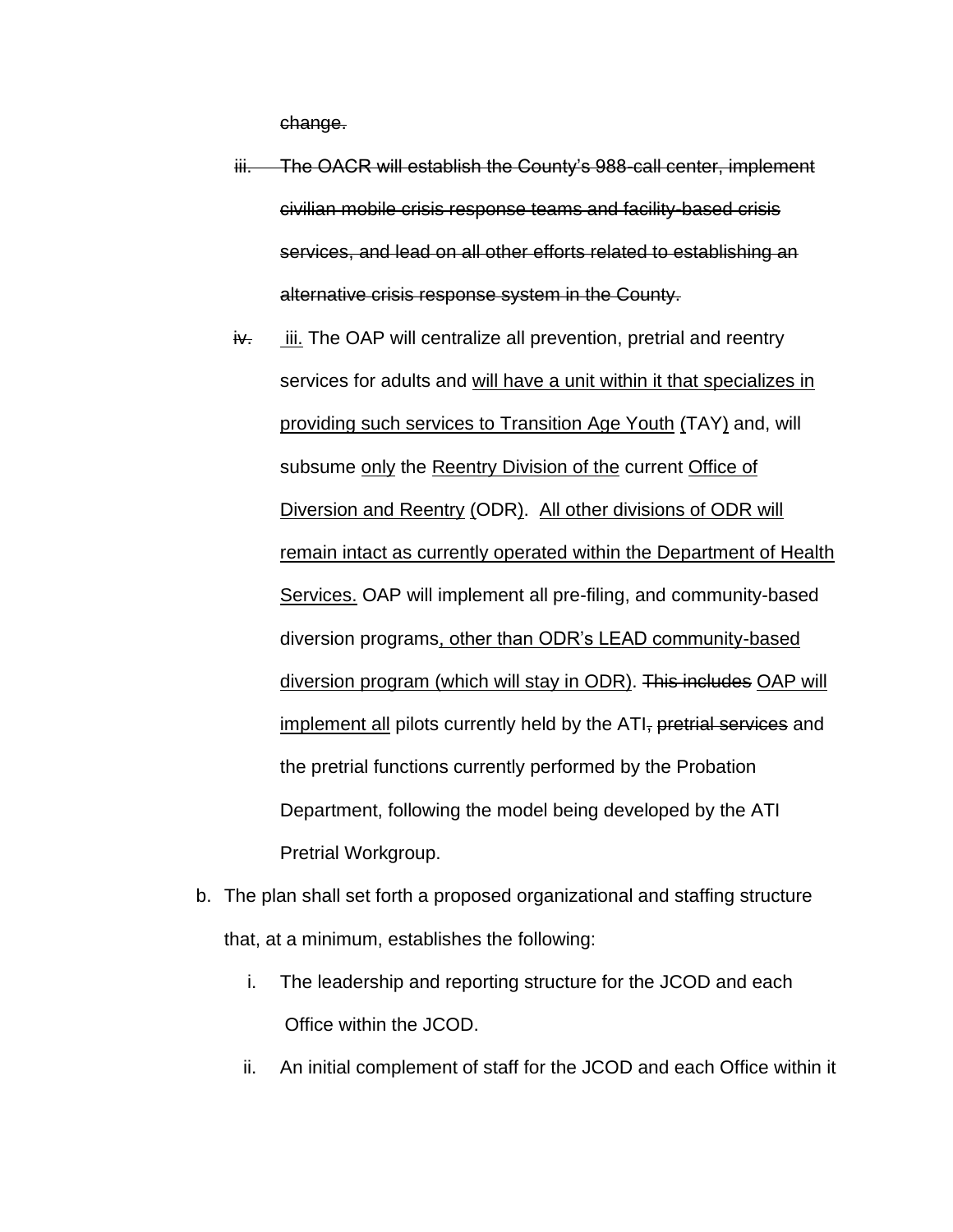that will position the Department and its Offices to fulfill their respective roles and responsibilities while maintaining ample opportunity to partner with community-based organizations for service delivery.

 iii. All leadership positions will be filled using a transparent recruitment process, rather than by appointment.

- $\epsilon$ . The plan shall identify a funding structure for the JCOD that draws on funding from the Department of Health Services, Department of Mental Health, Department of Public Health, Probation Department, other the funding streams associated with existing functions that will be assumed by the JCOD, and any other funding sources that are available to support the JCOD as permitted by law that does not negatively impact existing clinical or legal services provided by the Health Departments, the Public Defender, or the Alternate Public Defender. Further, the CEO is directed to take all necessary steps to implement its recommendation to transfer the Probation Department's Citation Diversion Program and funds to the OYD.
- 2. Direct the CEO, in consultation with the Department of Health Services/Youth Diversion and Development Division (YDD) and the Youth Justice Advisory Group (YJAG) to continue planning for a July 2022 launch of the Department of Youth Development, which shall initially share an administrative infrastructure with the JCOD and the Alliance for Health Integration to report back in writing to the Board in 180 days with an update on the status of implementing the JCOD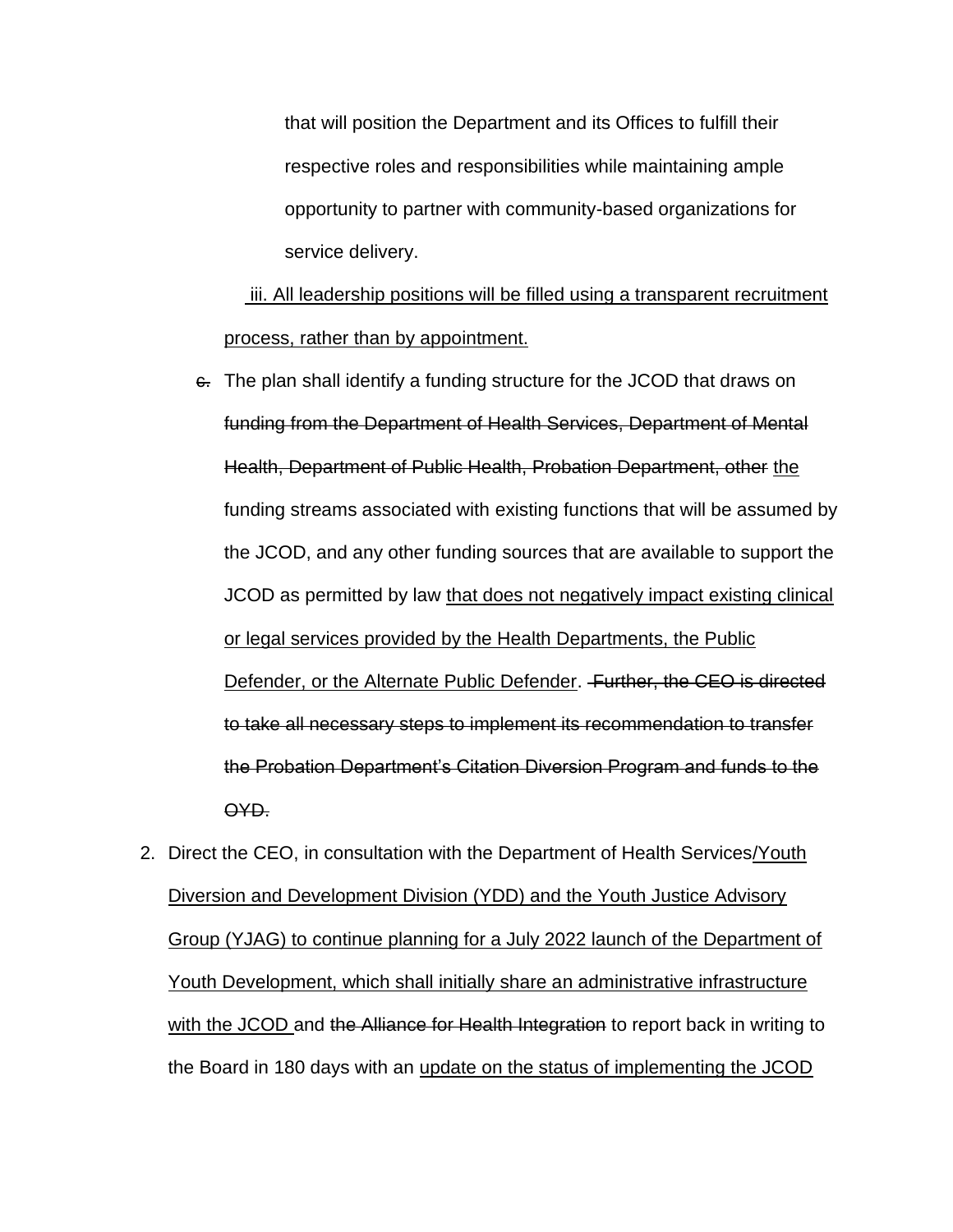and DYD as companion departments. analysis of whether clinical jail-based services should be integrated into the JCOD or remain within the Department of Health Services.

- 3. Direct the CEO, in consultation with County Counsel and all relevant Departments, to report back to the Board in 120 days with an analysis of recommended MOUs or other agreements between the JCOD and other relevant Departments, as well as any new ordinances or amendments to existing ordinances, that will be necessary or helpful to achieve the goals of the JCOD. This should include an analysis of any recommended MOUs between the JCOD and DHS, DPH, and/or DMH to clarify each department's respective roles and responsibilities regarding clinical components of any program. Such clinical components and responsibilities will remain exclusively with the three health departments, unless otherwise approved by action of this Board. This analysis should also be conducted with the goal of maximizing the County's opportunities to draw down Medi-Cal and CalAIM revenue.
- 4. Direct the CEO, CIO, and ISD, in consultation with County Counsel, to report back to the Board in 120 days with an analysis and recommendations to address the following:
	- a. Identify all existing efforts to collect, analyze, and publish data (including all existing or proposed criminal justice data dashboards) related to the Board's Care First, Jails Last priorities and other justice-related initiatives, including the Criminal Justice Data Sharing Initiative and efforts to facilitate the exchange of health, behavioral health, social services and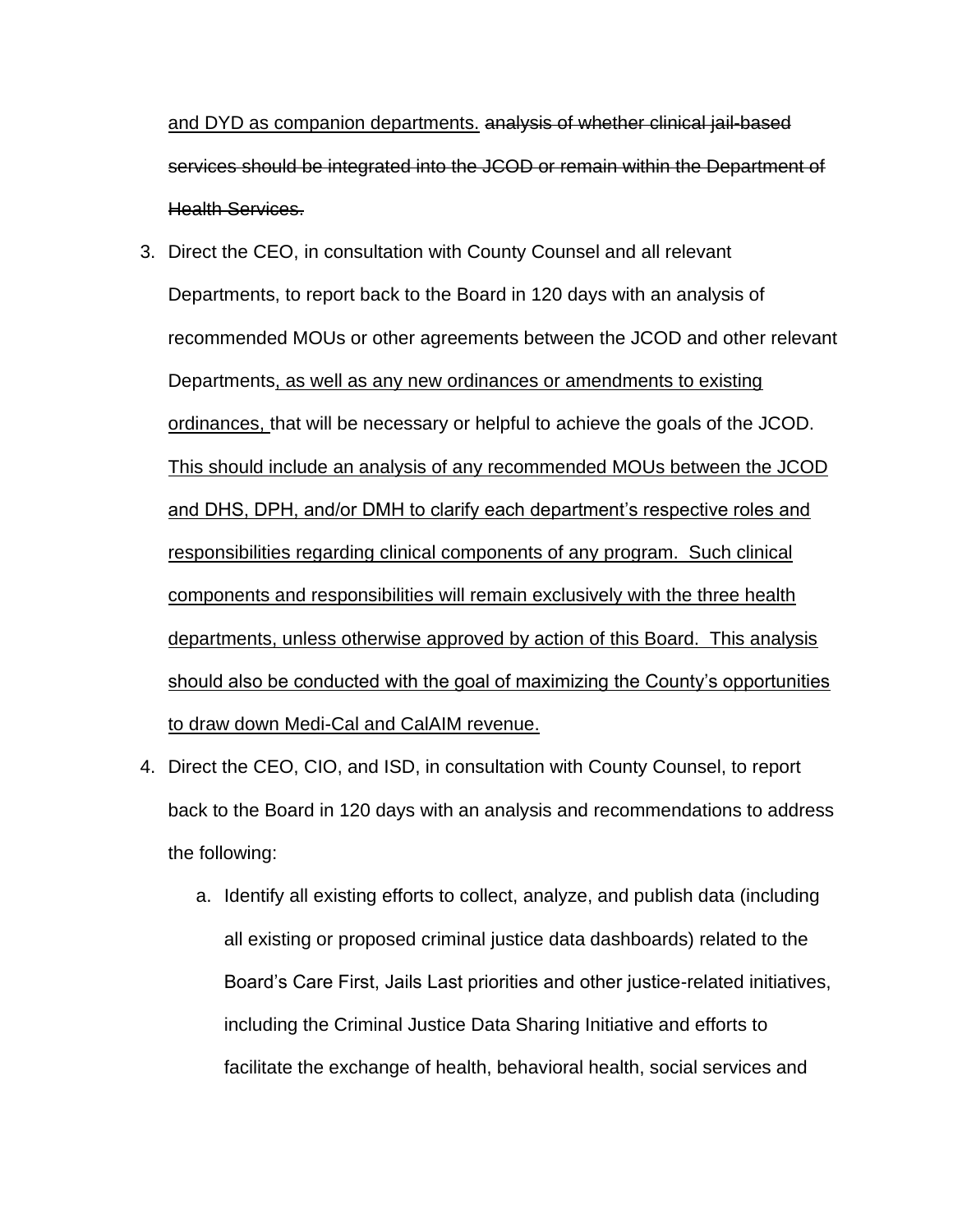justice data for the delivery of treatment and services, continuity of care, and funding.

- b. Develop a plan to streamline the efforts referred to in Directive 4(a) within the CIO and/or ISD. The plan should specifically address the role of the Information System Advisory Body (ISAB) including, whether some or all ISAB functions should be absorbed by CIO and/or ISD, whether ISAB would benefit from an alternative funding model and, if so, what steps must be undertaken to effectuate such a realignment.
- c. Develop a specific plan to track all necessary data to measure the success and areas of improvement for youth. This plan should also highlight any data and information exchange challenges specific to the youth populations and any recommended solutions.
- 5. Direct the CEO to report back in 90 days with a plan to acquire and setup a physical location for the JCOD and present a plan to establish the new Department location with costs and timelines.
- 6. Direct the CEO, in consultation with the Executive Officer and County Counsel, to report back to the Board in 90 days as follows:
	- a. Develop a plan to establish a Justice Advisory Board which, at a minimum, is staffed by a person who reports to the Directors of the JCOD and the DYD whose primary responsibilities will include, at a minimum, community engagement, advisory body coordination and administration, and community relations on behalf of the County's justice-related advisory bodies.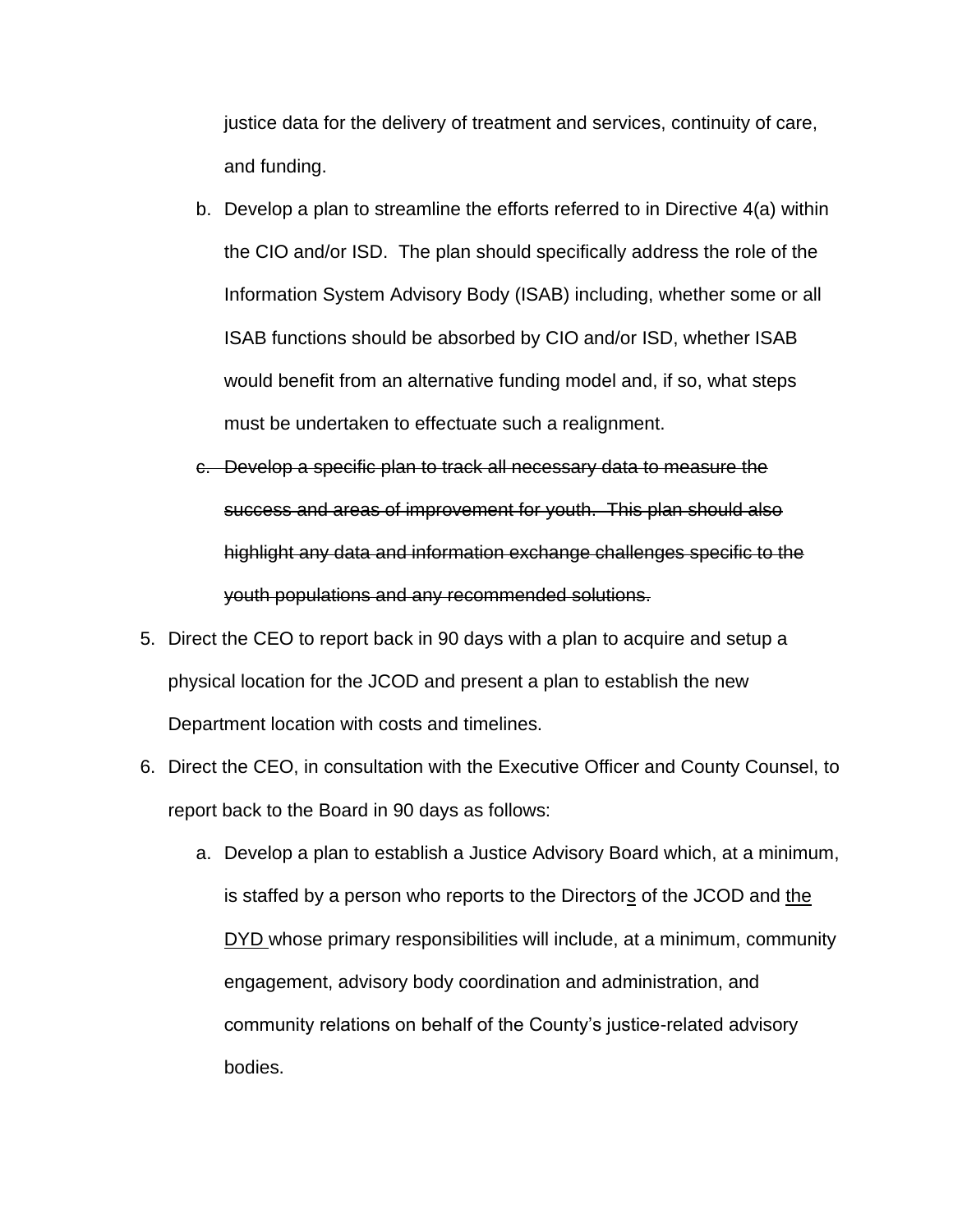- b. Hire a consultant to engage with existing advisory bodies and formerly incarcerated and community stakeholders to conduct an analysis and make recommendations to the Board regarding which advisory bodies and/or County departments should have a representative sit on the Justice Advisory Board with specific consideration given ensuring that formerly incarcerated individuals are represented on the Justice Advisory Board. The analysis should specifically address the following bodies: to the Countywide Criminal Justice Coordinating Committee, Public Safety Realignment Team, JPRC, YJAG, GRAC, Juvenile Justice Coordinating Council, Sybil Brand Commission, Youth Advisory Commission, and the Care First Community Investment Advisory Body. The analysis should address whether any existing advisory bodies should be consolidated and should specifically seek to align the administrative support provided to all justice-related advisory bodies. The analysis should also address whether there are any necessary changes to statutes, regulations, ordinances, charters, or governing documents to effectuate the consolidation of any advisory bodies, or movement of the relevant advisory body into the Justice Advisory Board; and any other relevant considerations to establishing the Justice Advisory Board.
- c. Conduct an analysis of the resources required to staff the Justice Advisory Board and whether there are opportunities to streamline and repurpose resources that are currently dedicated to the various justice-related advisory bodies so that such resources can be reallocated to the Justice